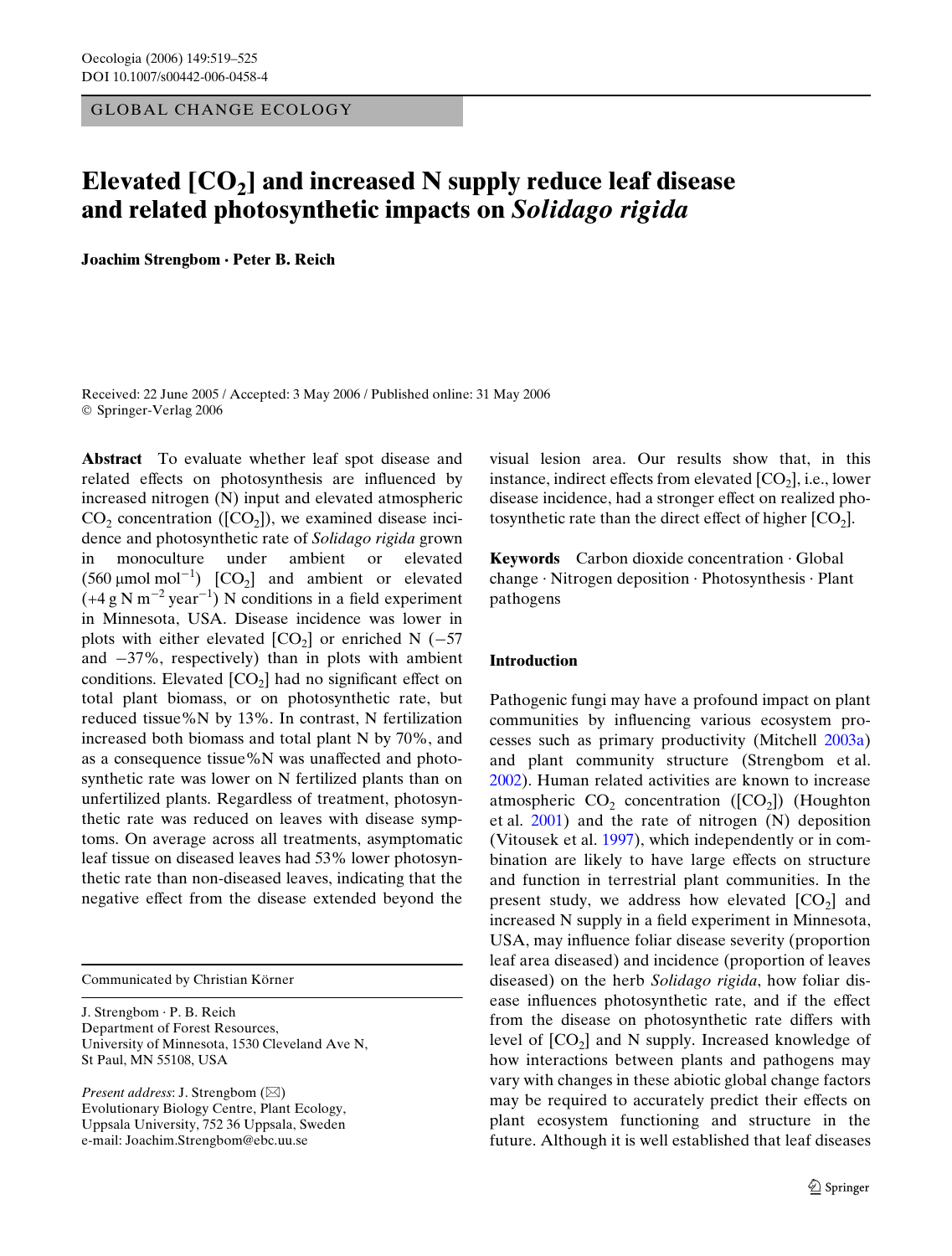reduce the photosynthetic capacity of plants (Hibberd et al. [1996a](#page-6-4); de Jesus et al. [2001;](#page-6-5) Lopes and Berger [2001](#page-6-6); Erickson et al. [2003](#page-6-7); Robert et al. [2005\)](#page-6-8) and that elevated  $[CO_2]$  and increased N input may influence the photosynthetic rates of plants (Curtis [1996;](#page-6-9) Long et al. [2004\)](#page-6-10), we do not know of any studies that have examined how negative effects on photosynthetic rates from pathogenic fungi are affected by simultaneous increase in  $[CO<sub>2</sub>]$  and N supply.

## Response of pathogenic fungi

Plant susceptibility to pathogenic fungi most commonly increases with increased N supply (Jarosz and Burdon [1988;](#page-6-11) Paul [1990;](#page-6-12) Nordin et al. [1998](#page-6-13); Strengbom et al. [2002\)](#page-6-1), but decreased disease incidence or severity have also been reported (Huber and Watson [1974\)](#page-6-14), and the response may depend on functional type of the fungus (necrotrophic or biotrophic), and species identity of both host plant and pathogen (Hoffland et al. [2000](#page-6-15); Mitchell et al. [2003b\)](#page-6-16). Increased susceptibility may result from higher leaf [N] (Nordin et al. [1998;](#page-6-13) Strengbom et al. [2002\)](#page-6-1) that, sensu Schoeneweiss ([1975\)](#page-6-17), predisposes the plants to higher susceptibility.

Elevated  $[CO<sub>2</sub>]$  typically decreases leaf  $[N]$  (Cotrufo et al. [1998;](#page-6-18) Yin [2002;](#page-6-19) Ainsworth and Long [2005\)](#page-6-20). Therefore, according to the N predisposition hypothesis, disease level should be lower under elevated  $[CO<sub>2</sub>]$ than under ambient conditions. However, in an earlier study at our experimental site, Mitchell et al. ([2003b](#page-6-16)) found no support for the hypothesis that elevated  $[CO<sub>2</sub>]$  should decrease foliar diseases among  $C<sub>3</sub>$  plants. Negative effects from lower leaf  $[N]$  may be balanced or even overridden by a positive effect from high C availability, as fungal growth may be C limited (Man-ning and von Tiedemann [1995](#page-6-21); Hoffland et al. [1999\)](#page-6-22). Because the response of foliar diseases to elevated  $[CO<sub>2</sub>]$  may be either positive or negative, it may be difficult to make a priori generalizations of the response. However, disease severity and incidence should increase under elevated  $[CO<sub>2</sub>]$  when fungi are more limited by carbon availability than that of plant [N] and decrease under the reverse scenario.

# Response of photosynthesis

Photosynthesis typically increases with increased N input or  $[CO_2]$  as these can increase the amount of either the key enzyme or the substrate of the carboxylation reaction, respectively (Curtis [1996](#page-6-9); Long et al. [2004](#page-6-10)). Published meta analyses have found on average c. 20–30% higher photosynthetic rates of  $C_3$  plants grown under elevated compared to ambient  $[CO<sub>2</sub>]$  (Long et al. [2004\)](#page-6-10). However, the enhancement of photosynthesis following elevated  $[CO<sub>2</sub>]$  may be lower than expected due to downregulation of photosynthesis as a consequence of high rate of C assimilation or increased growth rate that dilute the leaf [N] (Oechel et al. [1994;](#page-6-23) Lee et al. [2001](#page-6-24)).

Foliar diseases may affect photosynthetic capacity in several ways. Besides the obvious effects of reduced photosynthetic leaf area and drainage of plant assimilates and nutrients, fungal disease may disrupt electron transportation involved in the photosynthetic apparatus and decrease the amount of photosynthetic proteins or enzymes (Scholes [1992](#page-6-25)). Leaf diseases result in moderate to substantial reductions of photosynthetic rate (Hibberd et al. [1996a;](#page-6-4) de Jesus et al. [2001;](#page-6-5) Lopes and Berger [2001](#page-6-6); Erickson et al. [2003;](#page-6-7) Robert et al.  $2005$ ), and the negative effect from the disease often extends beyond the visual area of leaf lesions (Bastiaans [1991](#page-6-26); Lopes and Berger [2001](#page-6-6); Erickson et al. [2003\)](#page-6-7).

Because increased N supply and elevated  $[CO<sub>2</sub>]$  have the potential to affect the performance of pathogens (Thompson and Drake [1994](#page-6-27); Hibberd et al. [1996b;](#page-6-28) Strengbom et al. [2002;](#page-6-1) Mitchell et al. [2003b](#page-6-16)) as well as have direct effects on the general photosynthetic capacity of a plant (Curtis [1996;](#page-6-9) Ainsworth and Long [2005;](#page-6-20) Reich et al., unpublished), elevated  $[CO<sub>2</sub>]$  and increased N supply, independently or in combination, could have complex effects on photosynthesis. To assess how increasing atmospheric  $[CO_2]$  and increased N input may influence foliar disease and related photosynthesis of the host plant, we collected data on disease severity and incidence and measured photosynthetic rates on diseased and asymptomatic leaves of *S. rigida* grown under ambient or elevated  $[CO<sub>2</sub>]$  and N in a freeair CO<sub>2</sub> enrichment experiment in Minnesota, USA.

#### **Materials and methods**

Study site and experimental design

This study was conducted within the BioCON (Biodiversity, Carbon dioxide, and Nitrogen eff[ects on eco](http://www.lter.umn.edu/biocon/)[system functioning, h](http://www.lter.umn.edu/biocon/)ttp://www.lter.umn.edu/biocon/) experimental setup located at Cedar Creek Natural History Area in east-central Minnesota, USA (45°N, 93°W). The soils at the site are sandy and plant growth is N limited (Tilman [1987\)](#page-6-29). The climate is continental with cold winters (mean January temperature  $-11^{\circ}$ C) and warm summers (mean July temperature 25°C). The mean annual precipitation is 660 mm year<sup>-1</sup>.

The BioCON experimental setup was established on secondary successional grassland in 1997 (Reich et al.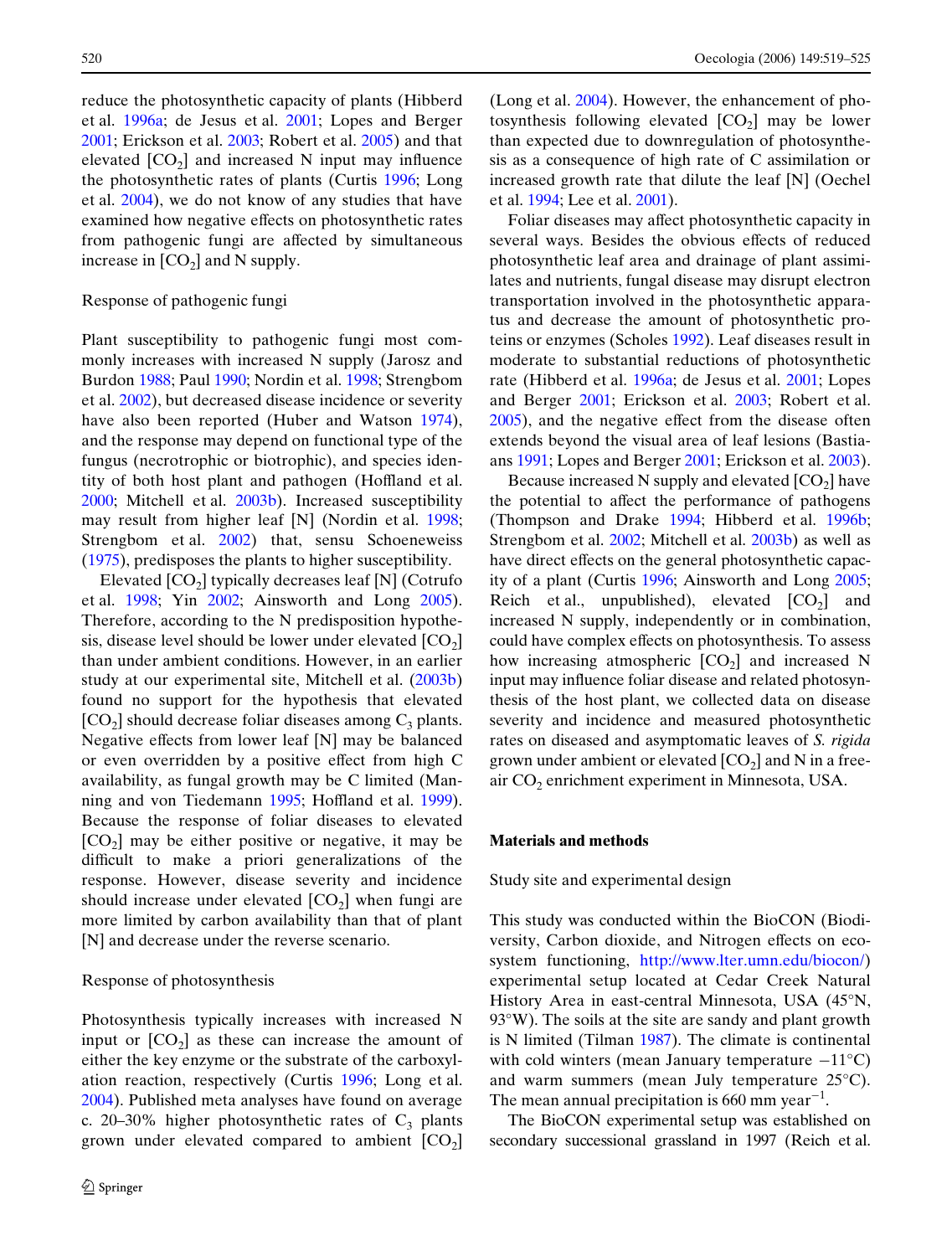[2001](#page-6-30)). The experiment consists of six circular areas (rings) with a radius of 10 m. Within each ring, there are 61 2×2 m<sup>2</sup> plots that were planted with 12 g seed per m<sup>-2</sup> in 1997. Three of the six rings are exposed to elevated [CO<sub>2</sub>] (560  $\mu$ mol mol<sup>-1</sup>) by a free-air CO<sub>2</sub> enrichment system (FACE), with the three remaining rings exposed to ambient  $\text{[CO}_2\text{]}$  (368 µmol mol<sup>-1</sup>).  $\text{CO}_2$  is added during daytime throughout the growing season, from early April to early November. Within each ring, half of the plots are fertilized (in May, June, and July) with  $NH<sub>4</sub>NO<sub>3</sub>$  at a rate of 4 g N m<sup>-2</sup> year<sup>-1</sup>. The treatments are arranged in a full factorial design with  $CO<sub>2</sub>$  as between plot factor and N as within plot factor. In the present study, we used a subset of plots (monocultures of *S. rigida*) within this experiment. For the *S. rigida* plots, each treatment is replicated twice (*n*=2, eight plots in total).

# Disease incidence and severity

In mid-June 2003, we estimated the disease incidence by scoring leaves of *S. rigida* for leaf spot diseases in each study plot. The scoring was done by randomly choosing 50 leaves per plot and classifying them (visually) as either diseased or healthy. To avoid errors introduced by leaf age, we sampled only fully expanded leaves. We took a digital photo of all diseased leaves and these images were later used to assess disease severity (proportion leaf area with visual disease symptoms, i.e., including both the visual necrotrophic and biotrophic part of the lesions). We used the UTHSCSA Image Tool program (version 3.00) to manually digitalize the leaf area and the area with visual lesions. The majority of the lesions on diseased leaves were due to infection by *Cercospora* sp. On a few leaves, we also found a few conidia of *Septoria* sp., indicating that this pathogen was also present.

Gas exchange and relative photosynthetic rate

After scoring the plot level of disease, we marked and took digital images of a number of asymptomatic and diseased leaves in each plot. We tried to avoid sampling more than one leaf per plant. The visual leaf area diseased was calculated as described above. We used these leaves to measure the in situ rates of leaf net photosynthesis by using CIRAS-1 portable infrared gas exchange systems (PP Systems, Hitchin, UK) operated in open configuration with controlled temperature,  $CO<sub>2</sub>$  concentration, and vapor pressure. Each leaf was measured at three occasions between 16 and 21 June 2003. All measurements were performed between 0900 and 1500 hours local time. All measurements were taken at or near light saturated conditions on sunny days and under the  $[CO<sub>2</sub>]$  regime that the plants were grown at  $(365\pm10)$  or  $549\pm10$  µmol mol<sup>-1</sup>). Photosynthetic rates were calculated on a leaf area basis, as A,  $\mu$ mol m<sup>-2</sup> s<sup>-1</sup>. As the cuvette (area= $2.5 \text{ cm}^2$ ) of the CIRAS was centered on a non-diseased area on each leaf, our measurement of photosynthetic rate represent the photosynthetic rate per leaf area without visible signs of disease, i.e., per asymptomatic leaf area ( $\sim$ healthy leaf area). The average net photosynthesis over the three measurements was used as an estimate of the photosynthetic rate for an individual leaf. We also estimated the proportional reduction in photosynthesis due to leaf disease (which we call relative photosynthetic rate), by comparing the rates of diseased and asymptomatic leaves per plot (rate of diseased leaf/rate of asymptomatic leaf).

#### Plant biomass, N content, and chemical analyses

In each plot in August 2002 and 2003, aboveground biomass was harvested by clipping a  $10\times100$  cm<sup>2</sup> strip just above the soil surface, and belowground biomass was harvested from all plots using three 5-cm-diameter cores to a depth of 20 cm. The plant material was dried to constant weight at 40–45°C. The dried biomass from each plot was ground and analyzed for total nitrogen and carbon following standard methods on a 1,500 NA Carlo–Erba element analyzer (Elan Tech., N.J., USA).

#### Statistical analyses

To analyze for differences in disease severity and incidence between the treatments we used ANOVA with average plot disease severity and disease incidence (arcsin transformed) as dependent variables and level of  $CO<sub>2</sub>$  and N as factors.  $CO<sub>2</sub>$  was treated as between plot factor and  $N$  as within plot factor. Differences in biomass accumulation, N accumulation and N and C concentration were analyzed by ANOVA. To test for effects of the treatments on photosynthetic rate, we also used ANOVA with the absolute photosynthetic rate for each leaf measured as dependent variable and disease status (symptomatic or asymtomatic) of the leaf, levels  $CO<sub>2</sub>$  and N as factors. The effect on relative photosynthetic rate was tested with ANCOVA with level of  $CO<sub>2</sub>$  and N as factors with disease severity as covariate. All statistical analyses was performed with SPSS for Windows (release 11.01).

## **Results**

*S. rigida* grown under elevated [CO<sub>2</sub>] (ANOVA:  $F_{1,2}$ =594.43, *P*=0.002) and increased N supply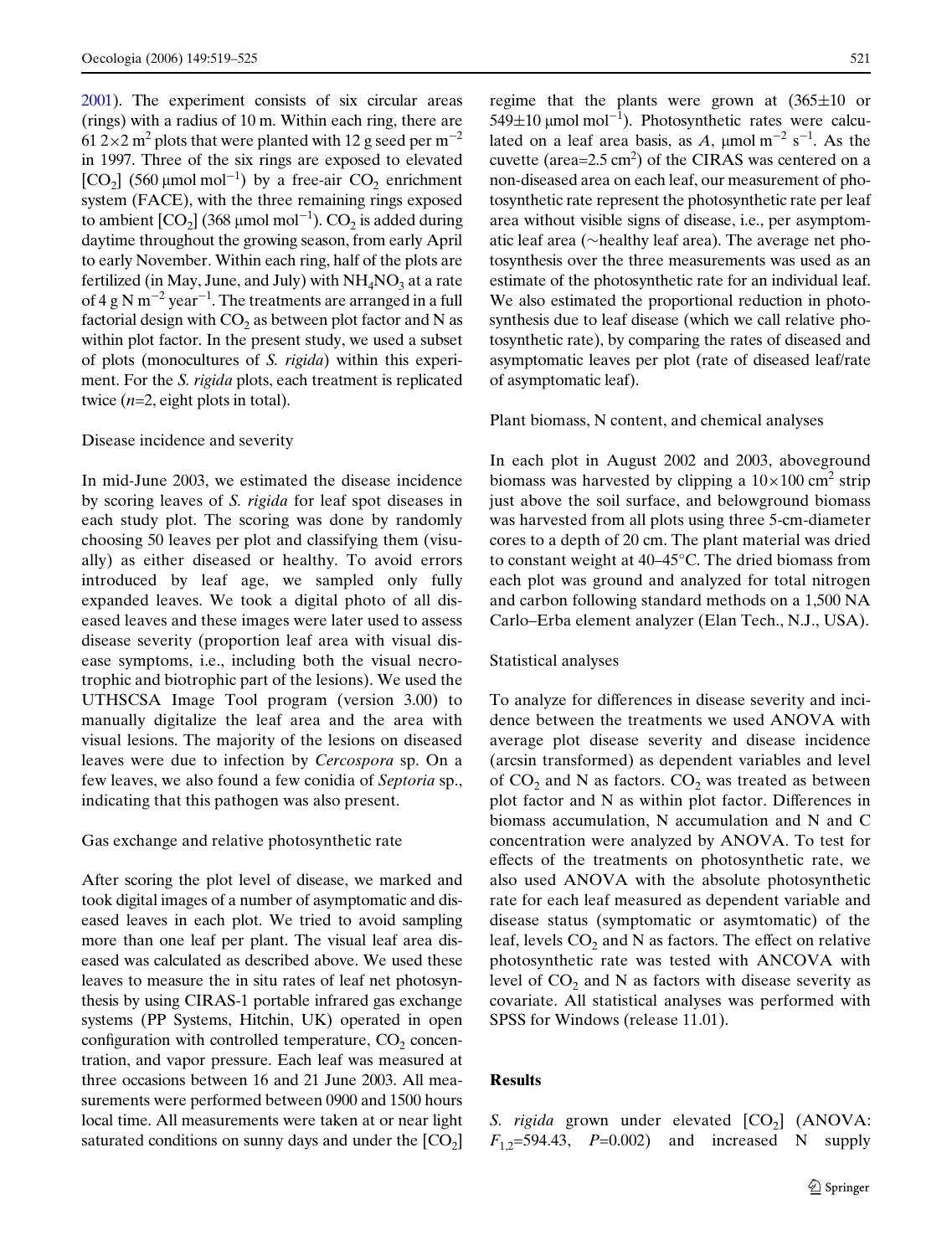$(F<sub>1.2</sub>=24.89, P=0.038)$  showed lower disease incidence (proportion diseased leaves) than plants grown under ambient conditions (Fig. [1](#page-3-0)). Disease incidence was on average more than twice as high under ambient as under elevated  $[CO_2]$ , whereas under increased N supply the incidence was about 30% lower compared to ambient conditions (Fig. [1\)](#page-3-0). We found no interaction between the two treatments  $(F_{1,2}=0.947, P=0.433)$ , and the effects of  $CO<sub>2</sub>$  and N on disease incidence were similar at both levels of the other treatment (Fig. [1](#page-3-0)). Disease severity (proportion leaf area with lesions) was on average 67% lower under elevated  $[CO_2]$  compared to ambient conditions  $(F_{1,2}=14.33, P=0.063)$ , while increased N supply had no effect on disease severity  $(F_1,2=0.031, P=0.877).$ 

The  $N$  addition treatment had a marginally significant effect on tissue [N] (ANOVA:  $F_{1,4}$ =4.71, *P*=0.096), and elevated  $CO<sub>2</sub>$  resulted in significantly lower (by 13%) tissue [N] (*F*1,4=16.04, *P*=0.016) (Fig. [2\)](#page-4-0). The effect on [C] from the treatments was small  $(\langle 7\%$ ), and we found no significant effect from either  $CO<sub>2</sub>$ (*F*1,4=3.61, *P*=0.130) or N (*F*1,4=2.25, *P*=0.208) treatments. Moreover, we found no significant interactions between N and  $CO_2$  treatments either on [N] or [C] (*F*1,4=2.07, *P*=0.224 and *F*1,4=1.27, *P*=0.322, respectively). Treatment effects on leaf nutrient concentrations and photosynthetic rates were similar on area and mass bases, as there was no effect of treatments on leaf mass per area (data not shown).

The lack of N treatment effect on tissue  $[N]$  resulted from a large stimulation ( $\approx$ 70%) of both biomass and of total N in these plots due to N addition (Table [1\)](#page-3-1). In essence, biomass production was very limited by N availability in the ambient N treatment, and increased dry matter production matched increased N uptake very closely, such that tissue  $[N]$  did not differ among N treatments. The increase in total plant N with added N was 3.5 g N m $^{-2}$  year $^{-1}$  in 2003 (and 3.0 g N m $^{-2}$  year $^{-1}$ in 2002), nearly matching the annual N addition rate of  $4.0 \text{ g N m}^{-2} \text{ year}^{-1}$ .



<span id="page-3-0"></span>**Fig. 1** Abundance of foliar disease on *S. rigida* showing the average proportion of diseased leaves (disease incidence) and the average proportion of leaf area diseased (disease severity). Plants were grown under ambient or elevated  $[CO<sub>2</sub>]$  and N supply or a combination of both. The majority of the lesions on diseased leaves were due to infection by *Cercospora* sp. On a few leaves, we also found a few conidia of *Septoria* sp. *Error bars* represent  $\pm$ SE

Overall, the absolute photosynthetic rate was lower on diseased leaves than on asymptomatic leaves (ANOVA:  $F_{1,76}$ =37.80, *P*<0.001). Since the measurements were

| Treatment                      | Year | Total<br>biomass<br>$(g m^{-2})$ | Total<br>N(g)   | N concentration<br>$(mg N g^{-1})$ |
|--------------------------------|------|----------------------------------|-----------------|------------------------------------|
| Ambient N                      | 2002 | $439.92 \pm 36.77$               | $4.48 \pm 0.48$ | $10.18 \pm 0.71$                   |
| $N$ fertilization <sup>a</sup> | 2002 | $747.81 \pm 166.01$              | $7.52 \pm 1.10$ | $10.83 \pm 1.31$                   |
| Ambient N                      | 2003 | $517.23 \pm 63.13$               | $5.27 \pm 0.74$ | $10.14 \pm 0.35$                   |
| N fertilization <sup>a</sup>   | 2003 | $880.23 \pm 158.84$              | $8.75 \pm 0.62$ | $10.59 \pm 1.22$                   |

<span id="page-3-1"></span>**Table 1** Effect of N addition on biomass accumulation and plant N content and [N] in 2002 and 2003 in *Solidago* monocultures

In ANOVA analyses of  $CO_2$ , N, and year and their interactions, N treatment was the only significant ( $P<0.05$ ) effect on biomass  $(F_{1,8}=10.18, P=0.013)$  and total N  $(F_{1,8}=19.29, P=0.002)$ . Since there were no effects or interactions involving CO<sub>2</sub>, data presented are averages pooled across  $CO_2$  treatments $\pm 1$  SE (*n*=4)

<sup>a</sup> The N fertilization treatment was 4 g N m<sup>-2</sup> year<sup>-1</sup>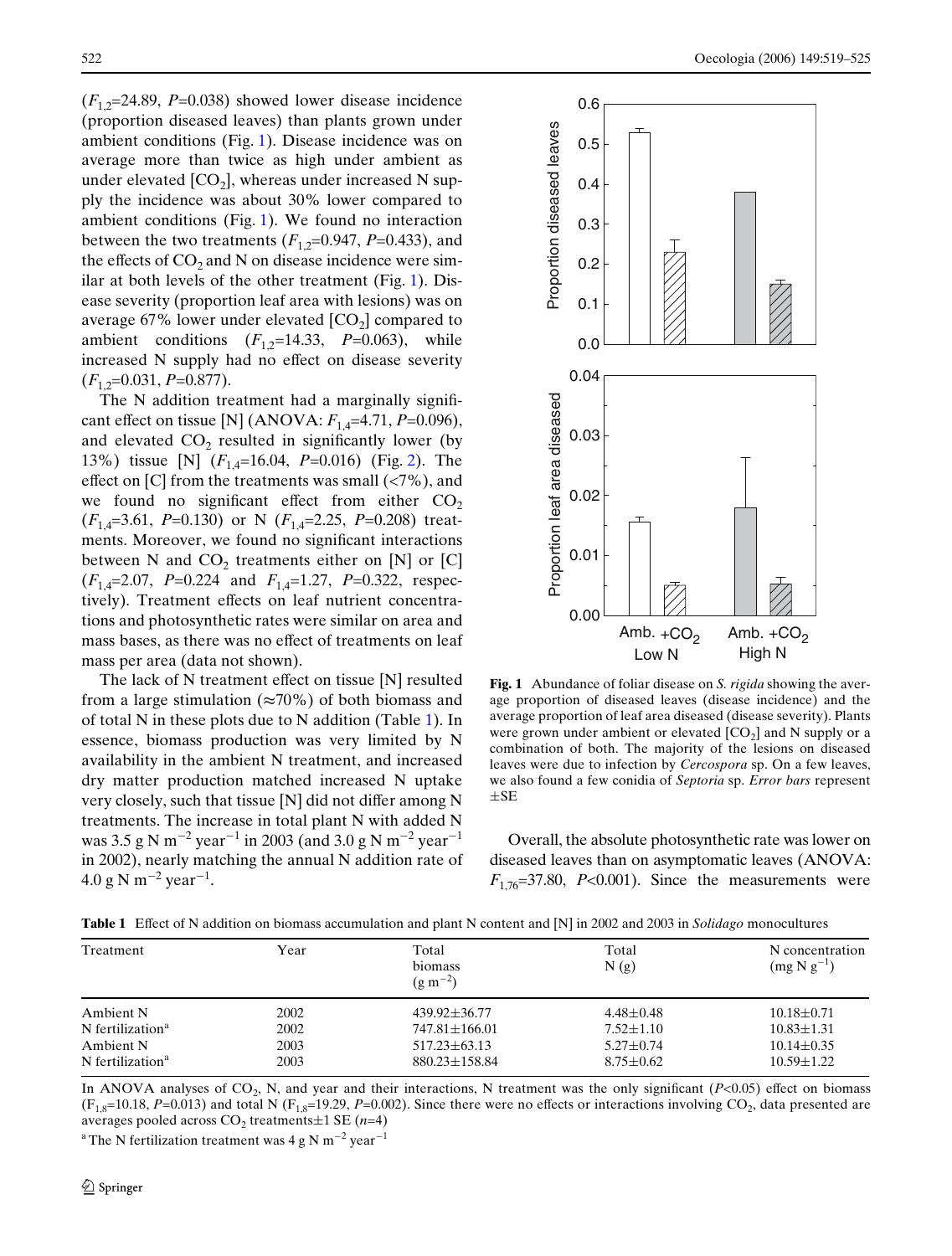

<span id="page-4-0"></span>**Fig. 2** Nitrogen concentration in 2003 in aboveground parts of *S. rigida* grown under ambient or elevated CO<sub>2</sub> and N conditions or a combination of both. *Error bars* represent  $\pm$ SE

taken on asymptomatic areas of the leaves regardless of disease status, our data show that the effect of the foliar disease extends beyond the visual area of the lesions. This pattern was consistent across all treatments and asymptomatic leaf tissue on diseased leaves had on average 53% lower absolute photosynthetic rate than non-diseased leaves (Fig. [3\)](#page-4-1). Moreover, the absolute photosynthetic rate was lower under elevated N conditions than under ambient N conditions for both diseased and healthy leaves  $(F_{1,76}=6.24, P=0.015)$  and tended to be lower under elevated  $[CO_2]$  ( $F_{1,76}=2.50$ ,  $P=0.118$ ; Fig. [3](#page-4-1)). There were no significant interactions between N and CO<sub>2</sub> treatments ( $F_{1,76}$ =0.21, P=0.646) or between disease and  $CO_2$  and N treatments (N  $\times$ disease:  $F_{1,76} = 0.013$ ,  $P = 0.908$ ; CO<sub>2</sub>  $\times$  disease:  $F_{1,76}$ =0.11, *P*=0.747; N × CO<sub>2</sub> × disease:  $F_{1,76}$ =0.15, *P*=0.703).

When comparing the relative photosynthetic rate neither  $[CO_2]$  (ANCOVA:  $F_{1,47}$ =0.024, *P*=0.878) nor N input  $(F_{1,47}=1.10, P=0.299)$  had any effect (Fig. [4\)](#page-5-0). This means that we found no support for the hypothesis that elevated  $[CO<sub>2</sub>]$  or increased N input would enable plants to compensate for lost leaf tissue due to foliar diseases by higher photosynthetic rates in asymptomatic parts of the leaves.

Disease severity had a significant effect on the relative photosynthetic rate  $(F_{1,47}=5.68, P=0.021)$  and we found a significant negative relationship between relative photosynthetic rate and disease severity (*Y*=0.70– 5.23*X*, *df*=51, *R*<sup>2</sup>=0.092, *P*=0.028; Fig. [4](#page-5-0)). The negative relationship between relative photosynthetic rate and disease severity indicates that the degree of impairment increases with increasing level of disease, but as this relationship was weak  $(R^2=0.092)$  the degree of



<span id="page-4-1"></span>**Fig. 3** Photosynthetic rates in diseased and asymtomatic leaves of *S. rigida* grown under ambient and elevated  $[CO<sub>2</sub>]$  and N supply or a combination of both. All measurements were taken on asymptomatic leaf tissue, i.e., the values represent photosynthetic

impairment of asymptomatic leaf tissue is not well correlated with disease severity, i.e., whether a leaf is diseased or not is more important for the photosynthetic rate than visually apparent disease severity.

# **Discussion**

Our results show that both elevated  $[CO<sub>2</sub>]$  and increased N input reduced foliar disease incidence, and therefore reduce the negative impact from disease on photosynthesis in *S. rigida*. Hence, we found no support for the hypothesis that elevated  $[CO<sub>2</sub>]$  should favor fungal pathogens. Instead both disease incidence and severity were lower on plants grown under elevated  $[CO<sub>2</sub>]$ . In addition, disease incidence, but not severity was also lower on N fertilized plants.

*S. rigida* grown under elevated [CO<sub>2</sub>] had lower leaf [N] than plants grown under ambient  $[CO_2]$ , and our results are in accordance with other studies that have found reduced pathogen performance following reduced [N] in plants grown under elevated  $[CO<sub>2</sub>]$ (Thompson and Drake [1994](#page-6-27)). The results are, thus, also in accordance with studies that have found increased susceptibility following increased [N] of host plants (Huber and Watson [1974;](#page-6-14) Nordin et al. [1998;](#page-6-13) Strengbom et al. [2002\)](#page-6-1) and may be seen as support for the N predisposition hypothesis.

Increased N input did not result in increased leaf [N], which may explain why the anticipated increase in disease did not occur. Still, it was unexpected that the disease incidence in N fertilized plots was lower than in ambient N plots. Decreased disease incidence following N fertilization has, however, been reported for several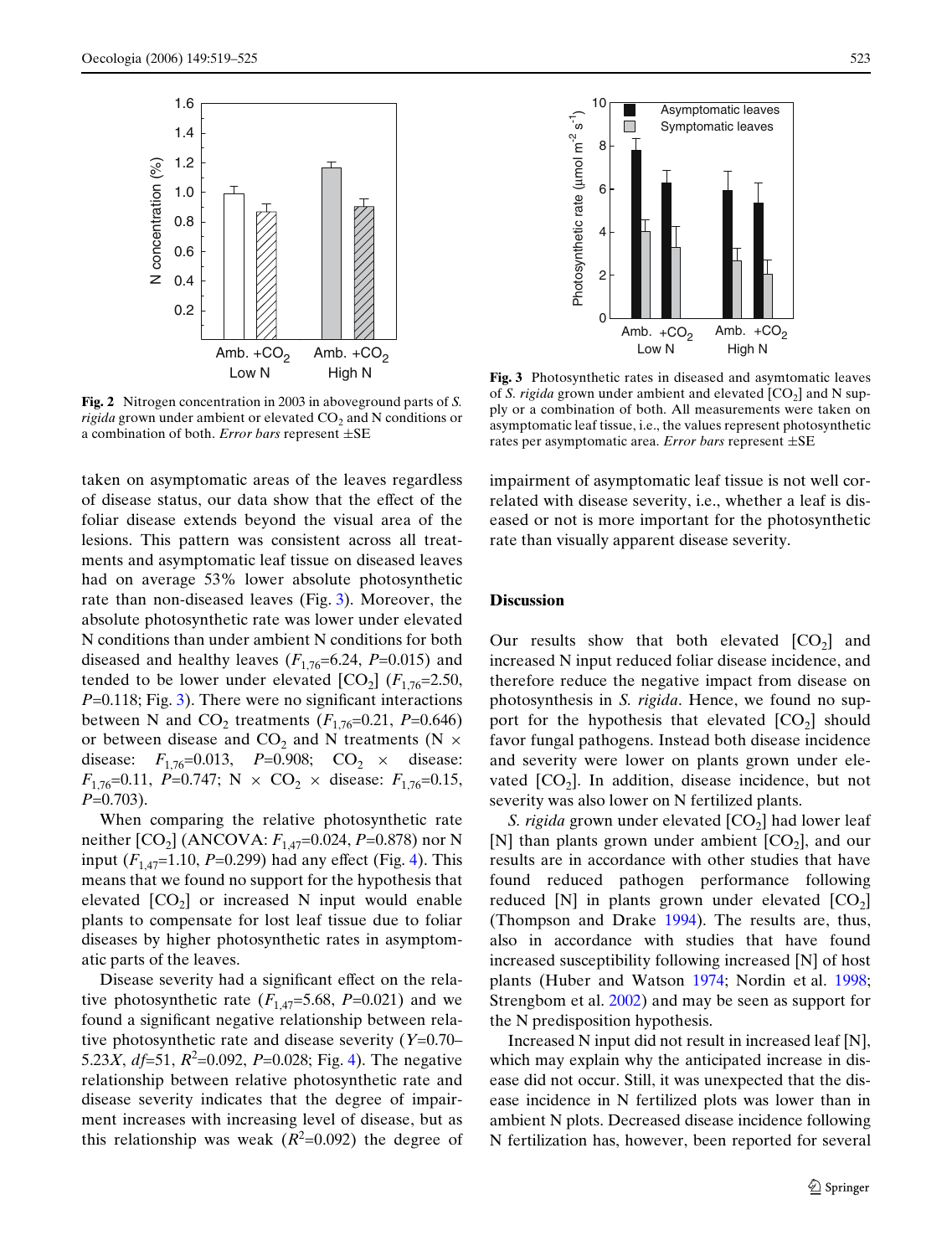

<span id="page-5-0"></span>**Fig. 4** Relative photosynthetic rate across all treatments in relation to disease severity. Relative photosynthetic rates were generated from the ratio between the average photosynthetic rate in asymptomatic leaves and the rate from diseased leaves under the different treatments. The *dotted line* describes the 1/1 ratio between asymptomatic and diseased leaves, i.e., no impairment of photosynthetic rate outside the visible area of the lesions and no compensatory effect in asymptomatic leaf tissue from elevated  $CO<sub>2</sub>$  or N conditions. The *solid line*  $Y=0.70$  ( $\pm$ SE=0.11) $-5.23(\pm2.32)X$  (*df*=51,  $R^2$ =0.092, *P*=0.028) describes the relationship across all treatments between relative photosynthetic rate and disease severity

fungal-crop systems (Huber and Watson [1974\)](#page-6-14). Possibly increased N input may have changed the allocation pattern to various N-based compounds (e.g., amino acids, N-based secondary metabolites, etc.) and thereby altered plant susceptibility without changing the [N].

## Effects on photosynthesis

The photosynthetic rate was lower under N fertilized conditions, which contradicts the general theory of plant response to increased N input (Curtis [1996\)](#page-6-9). However, the consistently higher biomass accumulation and total N accumulation (+70%) in N fertilized plots suggests that plant growth at our site is strongly N limited and biomass accumulation is stimulated so much, and in essence so efficiently per unit N taken up, that the stoichiometry of C:N in these plants changes only marginally. Thus, it is not surprising that the photosynthetic rate was not increased by N addition at our site. Moreover, although leaf [N] did not change, leaf area index (LAI) increased by roughly 50% in these N fertilized plots (Reich et al., unpublished), and it is possible that *Solidago* leaves in such plots acclimated to this with a greater allocation of resources to light harvesting rather than  $CO<sub>2</sub>$  fixation, resulting in slightly reduced photosynthetic rate. Additionally, any mild soil water deficit that would reduce gas exchange rates would likely have a much larger effect in the high N treatment, given the almost double biomass of the plants. Although the negative response of photosynthesis to added N is unusual, *Solidago* photosynthesis was lower in added N treatment in 2 of 8 years (T. Lee and P. Reich, unpublished data) in limited annual sampling of all BioCON species.

Photosynthetic rate tended to be lower on both diseased and asymptomatic leaves grown under elevated  $[CO<sub>2</sub>]$  and, although the reduction was not significant, it indicates that the enhancement effect on photosynthesis from elevated  $[CO_2]$  was very small or absent. From 1998 to 2005, elevated  $[CO_2]$  and ambient-grown *Solidago* plants had similar average photosynthetic rates (Lee and Reich, unpublished data), suggesting the results from the year of the current study were not unusual for this species. This contrasts with published meta analyses that have found on average c. 20–30% higher photosynthetic rates of  $C_3$  plants grown under elevated  $[CO<sub>2</sub>]$  (Long et al. [2004](#page-6-10)), but is consistent with the long-term weak responses for most species in the BioCON experiment (Lee et al. [2001](#page-6-24); Lee and Reich, unpublished data).

Important to our goal of comparing direct and indirect effects on treatments on photosynthesis, we found that photosynthetic rates were substantially reduced by fungal disease and that both  $CO<sub>2</sub>$  and N treatments influenced the incidence of disease. Across  $CO<sub>2</sub>$  and N treatments, diseased leaves had only half the photosynthetic rate compared to apparently healthy leaves. Thus, we found an indirect effect from elevated  $[CO<sub>2</sub>]$ , i.e., lowering disease incidence, to be more important for photosynthesis than the direct effect from elevated  $[CO<sub>2</sub>]$ . If our results are general, or even if elevated  $[CO<sub>2</sub>]$  causes unpredictable but frequent effects on leaf disease that are sometimes positive and sometimes negative, it may be necessary to consider potential changes in susceptibility to foliar diseases to correctly estimate the effects on plant photosynthetic rates of elevated  $[CO<sub>2</sub>]$ .

Although both elevated  $[CO<sub>2</sub>]$  and increased N input had direct effects on the susceptibility to disease, neither increased N supply nor elevated  $[CO_2]$  influenced the extent by which foliar disease reduced the photosynthetic rate in *S. rigida*. Hence, we found no support for the hypothesis that elevated  $CO<sub>2</sub>$  or N conditions would enable plants to compensate for lost leaf tissue due to foliar disease by increased photosynthetic rates in asymptomatic parts of the leaves. However, as elevated  $[CO<sub>2</sub>]$  and increased N input did influence the photosynthetic capacity of plants by changing susceptibility to leaf spot diseases, plant diseases will likely contribute to complex multi-trophic interactive ways by which global change may influence ecosystems in the future.